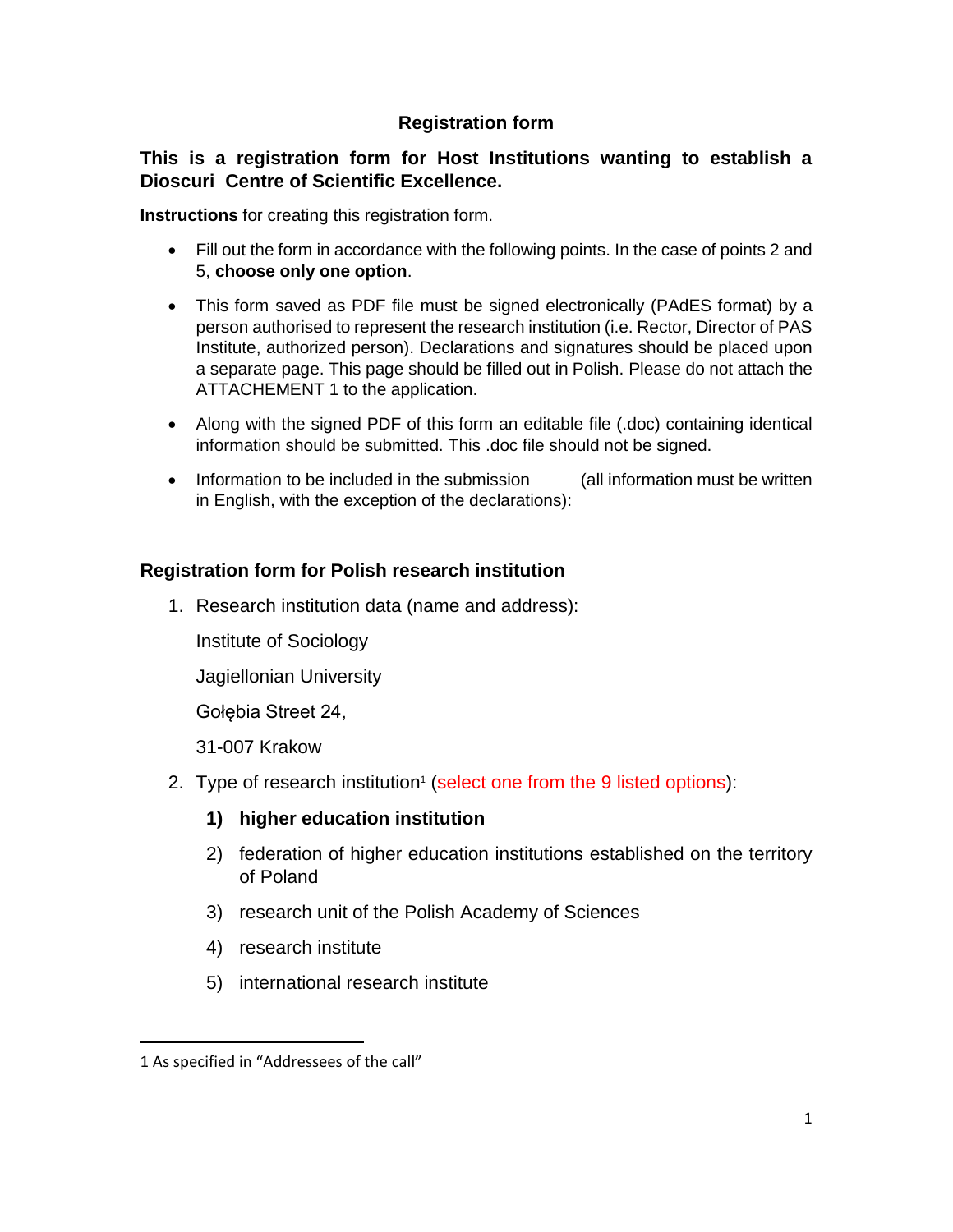- 6) Lukasiewicz Centre
- 7) Institute of Lukasiewicz Centre
- 8) The Polish Academy of Arts and Sciences
- 9) other units which carry out independently and continuously mainly research activity
- 3. Head of the institution: prof. dr hab. Stanisław Kistryn, Vice-Rector for Research and Structural Funds
- 4. Contact information of designated person(s) for applicants and the NCN: first and last name, position, e-mail address, phone number, correspondence address:

dr hab. Małgorzata Bogunia-Borowska, prof. UJ

[malgorzata.bogunia-borowska@uj.edu.pl](mailto:malgorzata.bogunia-borowska@uj.edu.pl)

608 656 956

ul. Grodzka 52, 31-044 Kraków

5. Research discipline in which the strong international position of the institution ensures establishing a Dioscuri Centre (select one from the 25 listed disciplines):

Natural Sciences and Technology

□ Mathematics

- ☐ Fundamental constituents of matter
- $\Box$  Condensed matter physics
- ☐ Chemistry
- □ Materials
- $\Box$  Computer science and informatics
- $\Box$  Systems and communication engineering
- ☐ Production and processes engineering
- $\Box$  Astronomy and space research
- □ Earth sciences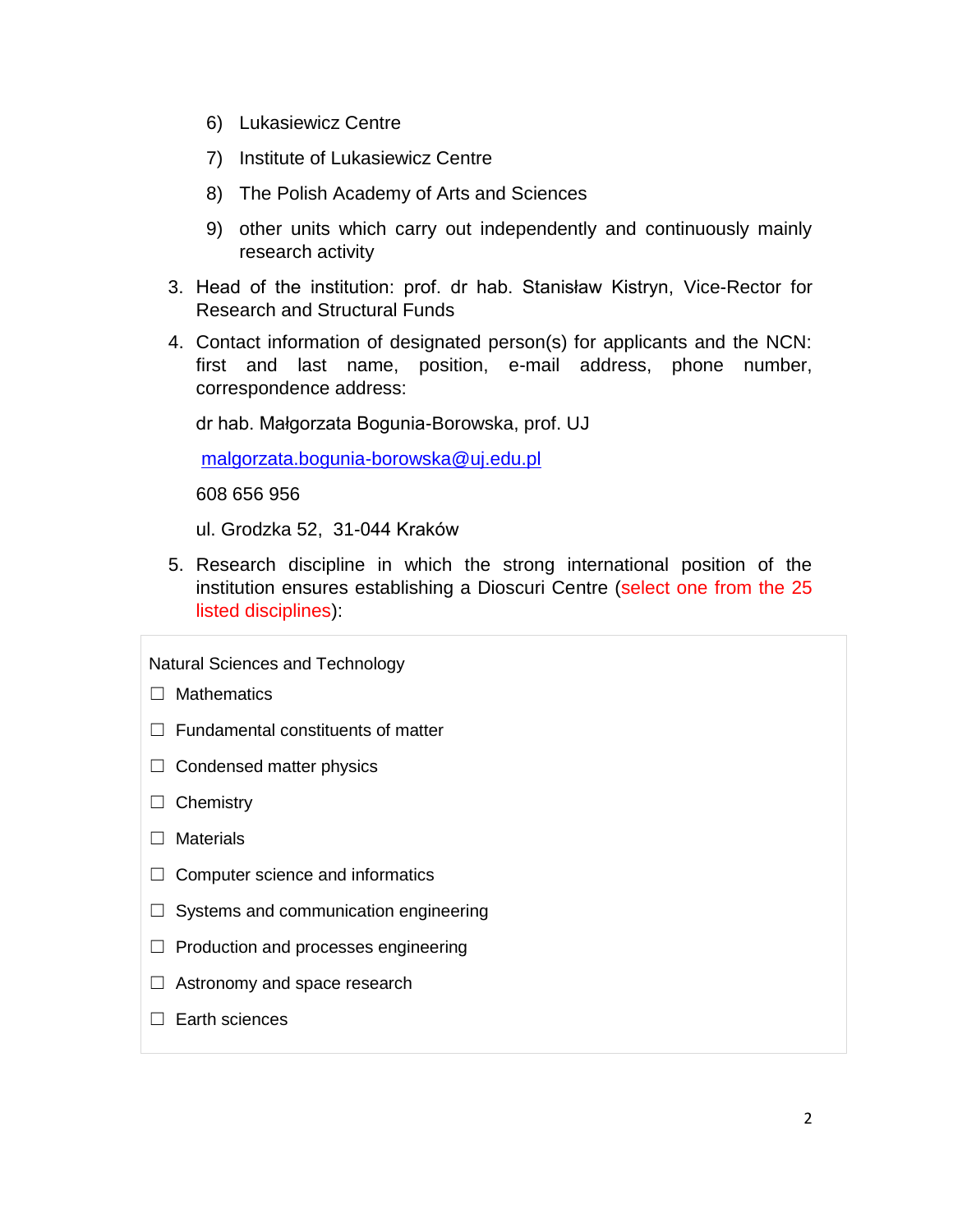Life Sciences

- ☐ Molecular biology, structural biology, biotechnology
- $\Box$  Genetics, genomics
- $\Box$  Cellular and developmental biology
- $\Box$  Biology of tissues, organs and organisms
- $\Box$  Human and animal non-infectious diseases
- $\Box$  Human and animal immunology and infection
- $\Box$  Diagnostic tools, therapies and public health
- $\Box$  Evolutionary and environmental biology
- $\Box$  Applied life sciences and biotechnology

Arts, Humanities and Social Sciences

- $\Box$  Fundamental questions of human existence and the nature of reality
- □ Culture
- $\Box$  The study of the human past
- $\Box$  Individuals, institutions, markets
- $\Box$  Norms and governance
- $X \square$  Human nature and human society
	- 6. Description of important research achievements from the selected discipline from the last 5 years including a list of the most important publications, patents, other (*up to one page in A4 format*):

(2018) "Constitutional Values and Civil Servants Recruitment: The Principles for Filling Revenue Service Positions in Poland", Communist and Post-Communist Studies nr 51(3)/2018, s. 257–271.

(2012) "Older Women in Central and Eastern Europe: Economic and Health Concerns" co-author L. A. Mjelde-Mossey, in the book: Women and Aging International: Diversity, Challenges and Contributions, edited by Lee Ann Mjelde-Mossey, Ph.D. and Iris Chi, DSW. (the book is a re-publication of a Special Issue of the Journal of Ethnic & Cultural Diversity In Social Work), 2012.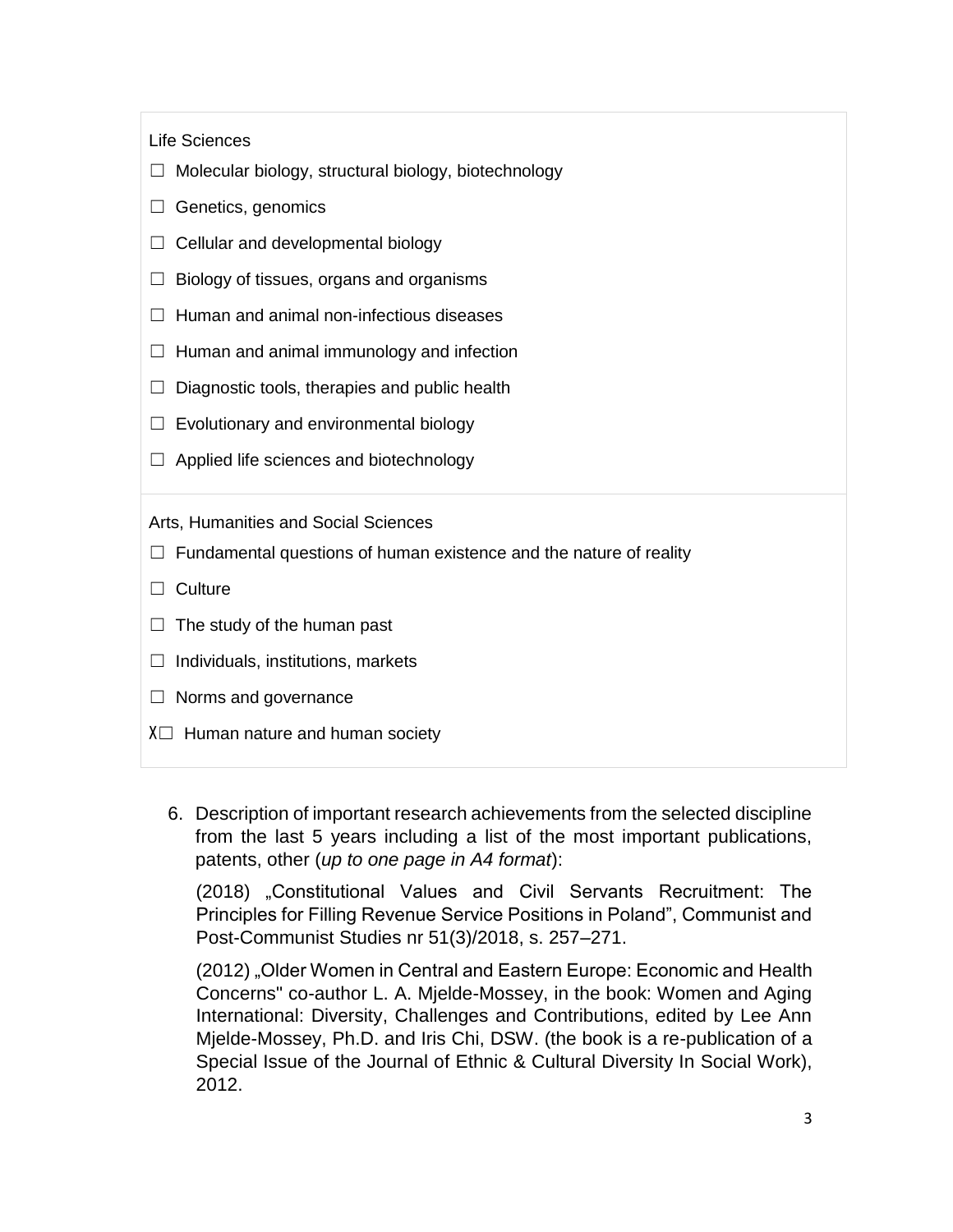(2012) Vocational Education vs. Regional Labour Market Needs – The Małopolska Region Case Study, w: Skills Monitoring in European Regions and Localities. State of the Art and Perspectives, Rainer Hampp Verlag, Monachium.

(2008) Space and the public sphere (in the city) [w:] "Die Vergangenheit der Zukunft", Bonn (Niemcy): Bundesamt fur Bauwesen und Raumordnung.

(2018) Uneasy relation: gender expertise and gender equality policy in Poland w: Magdalena Góra, Cathrine Holst, Marta Warat (eds) Expertisation and Democracy in Europe, Oxon and New York: Routledge.

(2016) Gendering citizenship. Reflections on gender equality policies in Poland [w:] Gender equality and quality of life. Perspectives from Poland and Norway, Warsaw, London, New York: Peter Lang.

(2016) Social Spaces and Social Relations. Peter Lang Peter Lang – Frankfurt am Main-Bern-Bruxelles-New York-Oxford-Warszawa-Wien.

7. List of no more than 3 important research projects from the selected discipline awarded in national and international calls to the institution in the last 5 years (title, name of PI, source of funding, amount of funding):

Energy Social sciences & Humanities Innovation Forum Targeting the SET-Plan. 1 014.560,00 PLN HORYZONT 2020 European Commission

Communities of Practice for Accelerating Gender Equality and Institutional Change in Research and Innovation across Europe 2 995 771,25 PLN HORYZONT 2020 European Commission

Empowering informal careers 264 176,00 PLN ERASMUS + NAR.AG.PROG.ERAS+\_FR

8. Description of the available laboratory and office space for the Dioscuri Centre (*up to one page in A4 format*):

The Institute of Sociology is equipped with the CAQDAS TM LAB (Laboratory of data analysis and qualitative research), an interdisciplinary research and teaching unit. Its purpose is to apply basic research in the field of methodology, develop techniques and computer-assisted algorithms for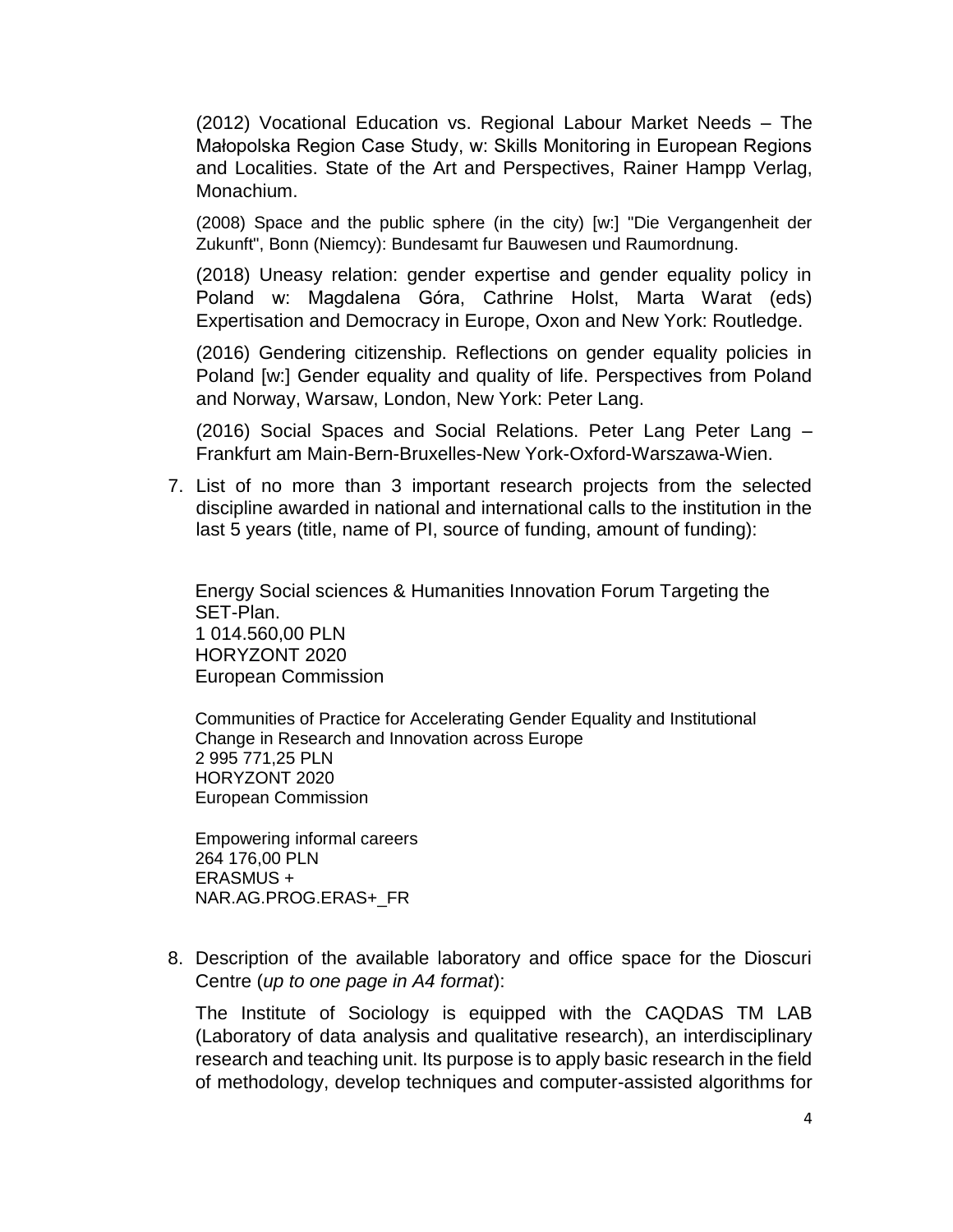analyzing qualitative data (text and visual), and adapting new methodological applications in social sciences (grounded theory, content analysis, mixed methods, Text Mining, Web Mining, Visual Mining etc.). The centre assists in the implementation of applied projects in science and business, using the effects of completed scientific and qualified works.

In the Institute of Sociology, there is available also a spacious and professionally equipped studio consisting of a focus room and a preview room. We provide comprehensive methodological and analytical support in the process of conducting qualitative research, a high standard of audiovideo documentation, and the comfort of a moderator and interview participants.

We offer, among others preparation of the discussion scenario for groups and individual interviews, selection of people for research based on various qualitative selection schemes, experienced moderators, transcripts of interviews, professional analysis and in-depth interpretation of research results within the CAQDAS TM LAB studio, as well as preparation of highquality analytical reports.

The focus workshop is equipped with a Venetian mirror providing a direct view of the test process and a complete monitoring system, i.e. 3 HD cameras and 4 directional microphones, which enable synchronous and asynchronous recording and recording of audio - video interviews. A multimedia board with a projector and a projection screen with a projector controlled via Wi-Fi and a four-channel sound transmission system are available to the moderator within the studio. Thanks to the proper positioning of the speakers, the room provides the space and acoustics of the recording place, but also expands the stage and creates depth of sound. The technical and IT solutions used allow for internet transmission (on-line) of the course of the discussion, as well as conducting remote research thanks to the installed teleconferencing equipment. Thanks to this, the researchers have the opportunity to observe the course of discussions carried out, e.g. for the purposes of didactic classes, to play the role of a moderator, or to communicate with a moderator during the study. The Lab provide external clients with direct observation facilities in the preview room or on-line observation. The focus groups studio has permanent internet access and its own Wi-Fi network.

9. List of the available research equipment for the Dioscuri Centre:

For the person applying for a grant, we offer a workplace with full equipment necessary to conduct scientific activity, namely: desk, computer equipment,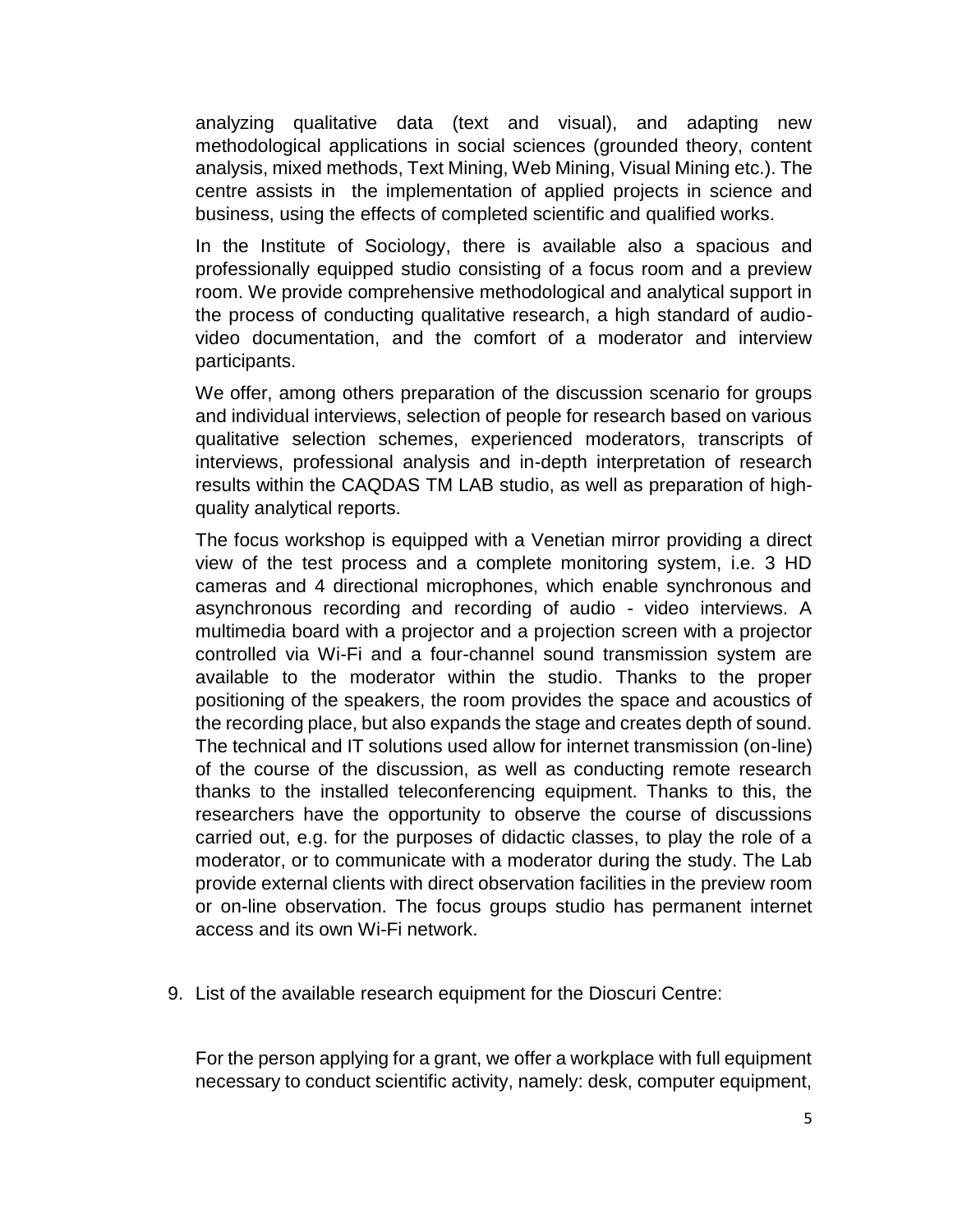printer, Wi-Fi, laboratory, necessary software like SPPS, Atlas and QDA Miner, as well as professionally equipped rooms to provide workshops and research (focus room with cameras, one-way mirror, microphones, TV screen etc.).

10.List of the additional benefits (other than listed in call text) that the Institution declares to provide for the Dioscuri Centre (i.e.: additional funds, personal benefits, other) (*up to one page in A4 format*):

We offer a full access to the resources of institute's library.

In addition, the grant´s applicant has the opportunity to receive a scientific and administrative support for the project development and management from the academic staff of the Institute of Sociology in particular and the entire Jagiellonian University. Our scientists count with an extensive set of skills and experience in managing from scientific and administrative side the international prestigious research projects.

Furthermore, we offer all administrative benefits and the possibility of using extensive experience and assistance in the field of international project management from the administration staff. Additionally, Institute grants the access to a quality laboratory and the newest software in social sciences (SPSS, QDA Miner, Atlas, etc.). The applicant will benefit from the wide networking possibilities with the research centres and universities in Poland and abroad via seminars, workshops, research trips and scientific exchange. The Institute runs the extensive and dynamic domestic and international networking policy from which both junior and senior scientists benefit. We guarantee the cooperation with experienced colleagues managing international research, from our centre and university, as well as from abroad. The applicant can obtain further benefits from the internalisation of the Institute of Sociology: international exchange with the research centres abroad. The scientists of the Institute participate actively and co-organize many scientific initiatives (conferences, lectures, courses, panels, seminars, workshops, etc.) at the Jagiellonian University. We also offer help and institutional support in organizing the workshops, seminars, panels and conferences on domestic and international levels to obtain the maximum visibility of the research, share the research experience, enhance the networking, as well as to disseminate the research projects´ results and communicate it to the society. The Institute strongly support the application of the research to the society via social and educational initiatives so the applicant can obtain the additional experience in this field. We have practice with managing the international meetings with very influential and important professors and representatives of global academic world that will help to communicate the research project with the prestige and to assure its quality.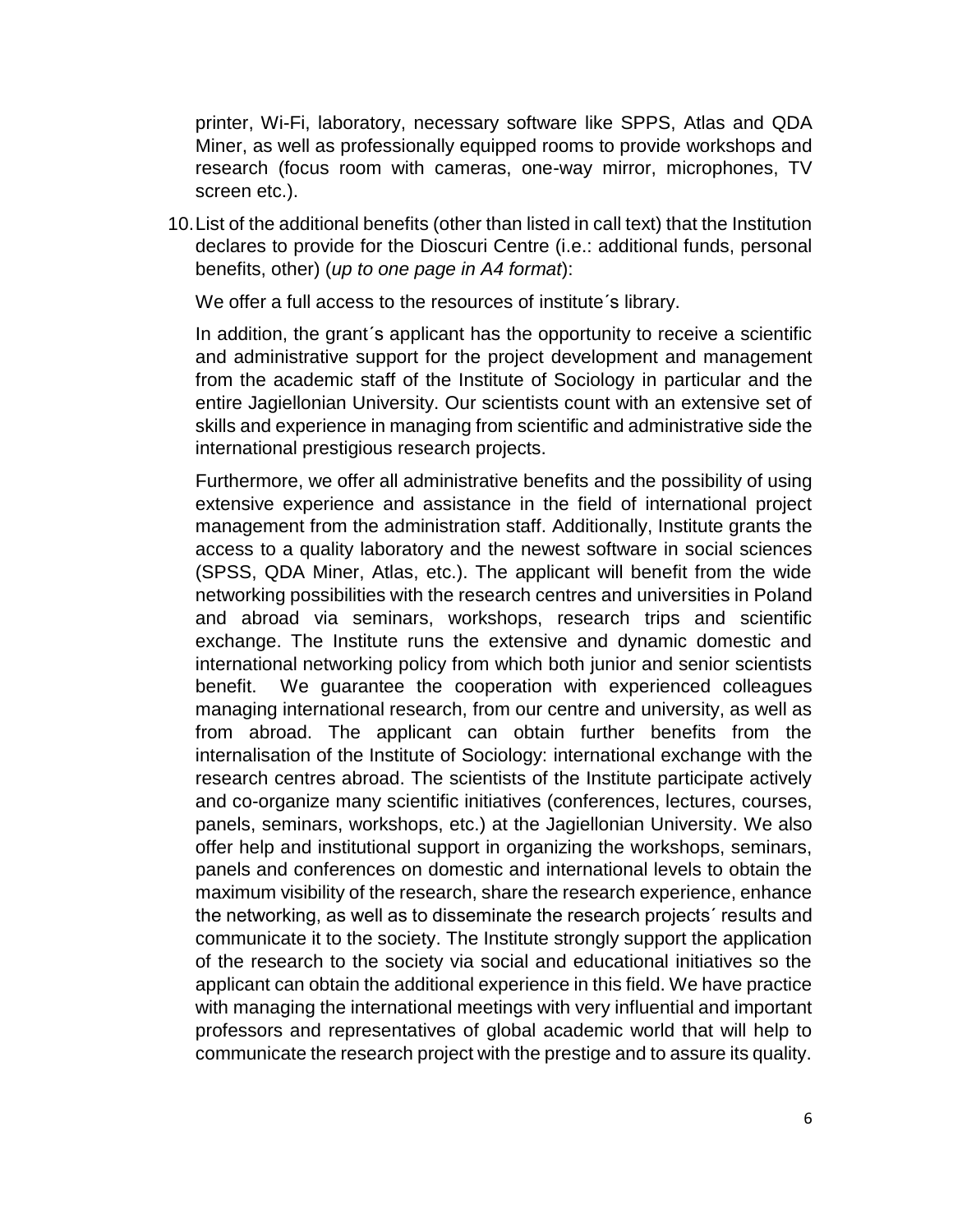11.Other information about the internationalisation of the research institution, international researchers employed at the institution, the availability of English language seminars etc.

Jagiellonian University offers many possibilities of study in English via seminars, courses, projects and workshops. Institute of Sociology cooperate with many partners from different universities in the world and indicate the high numbers of foreign students and researchers visiting and studying in our premises on the base of European and other international exchange programmes. Our academic stuff has wide contacts with colleagues from abroad. Similarly, the Institute´s scientists have obtained a solid experience in collaboration within the international grants. Taking into considerations the Department of Modern Culture led by dr hab. Małgorzata Bogunia-Borowska, Prof. UJ, there were organized numerous seminars and workshops with scientists from different universities from abroad. For example:

- Prof. Robero Paura, Universitá di Perugia Title: Living in the Matrix. How a scientific conjecture was turned into a conspiracy theory
- Melissa Stolfi, Sapienza, Universitá di Roma Title: Communicating Euroscepticisim. Analysis of parties' election spots from 2008 to 2018 Title: Understanding Euroscepticism:The evolution of an attitude between hard and soft factors
- Elena Kocai, Vilnius Gediminas Technical University Title: Socio-Cultural Characteristics of Lithuanian, Polish and Belarusian Youth: Comaparative Analysis
- Prof. Jerome Krase Emeritus and Murray Koppelman Professor Brooklyn College The City University of New York
- Prof. Denis Francesconi Research fellow presso Aarhus Universitet Adjunct Professor presso Università degli Studi di Verona

Jagiellonian University organizes many conferences, thus creates opportunities for development and cooperation in an international